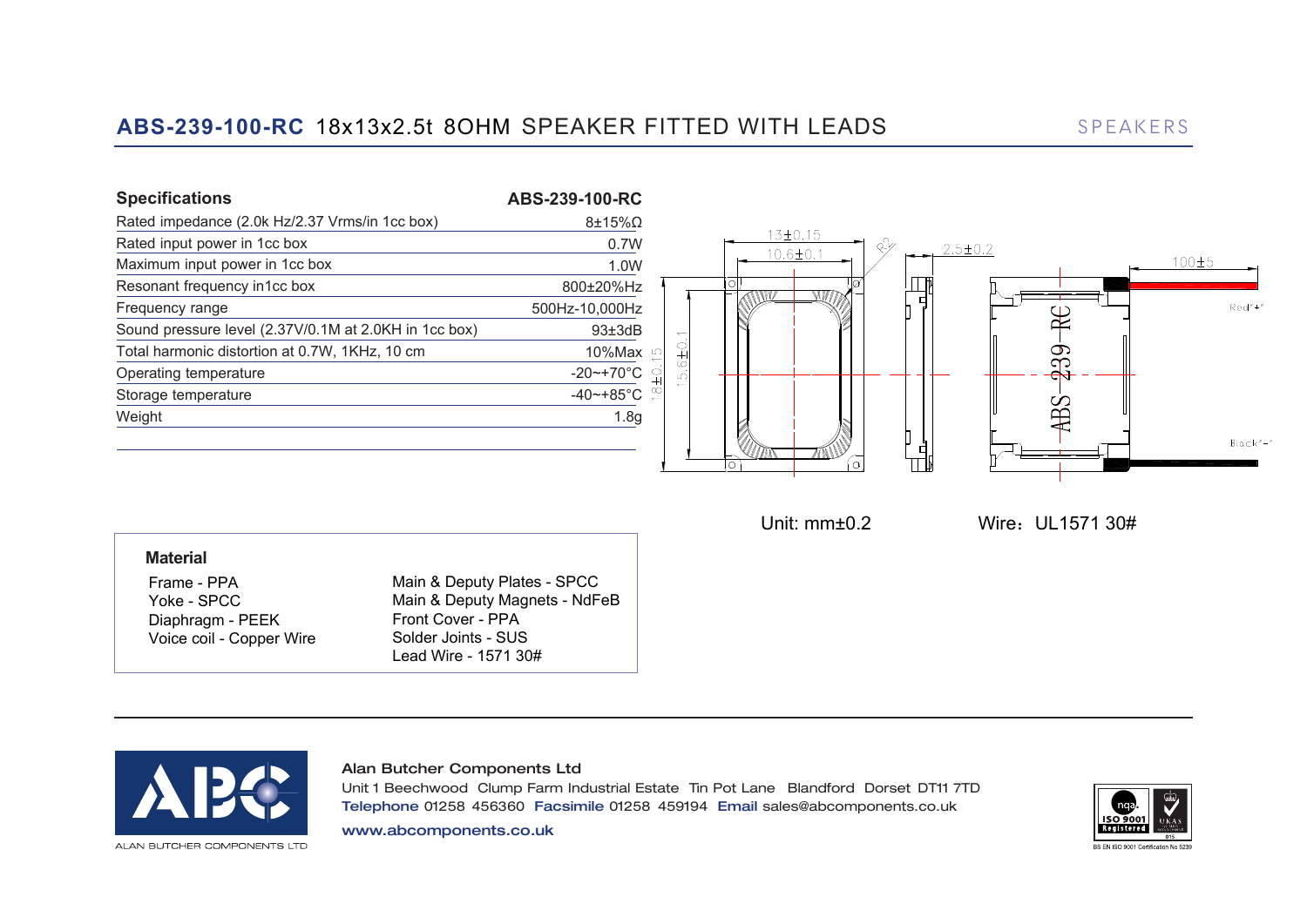## 2.37Vrms/10cm/in 1cc box





Alan Butcher Components Ltd Unit 1 Beechwood Clump Farm Industrial Estate Tin Pot Lane Blandford Dorset DT11 7TD Telephone 01258 456360 Facsimile 01258 459194 Email sales@abcomponents.co.uk www.abcomponents.co.uk



ALAN BUTCHER COMPONENTS LTD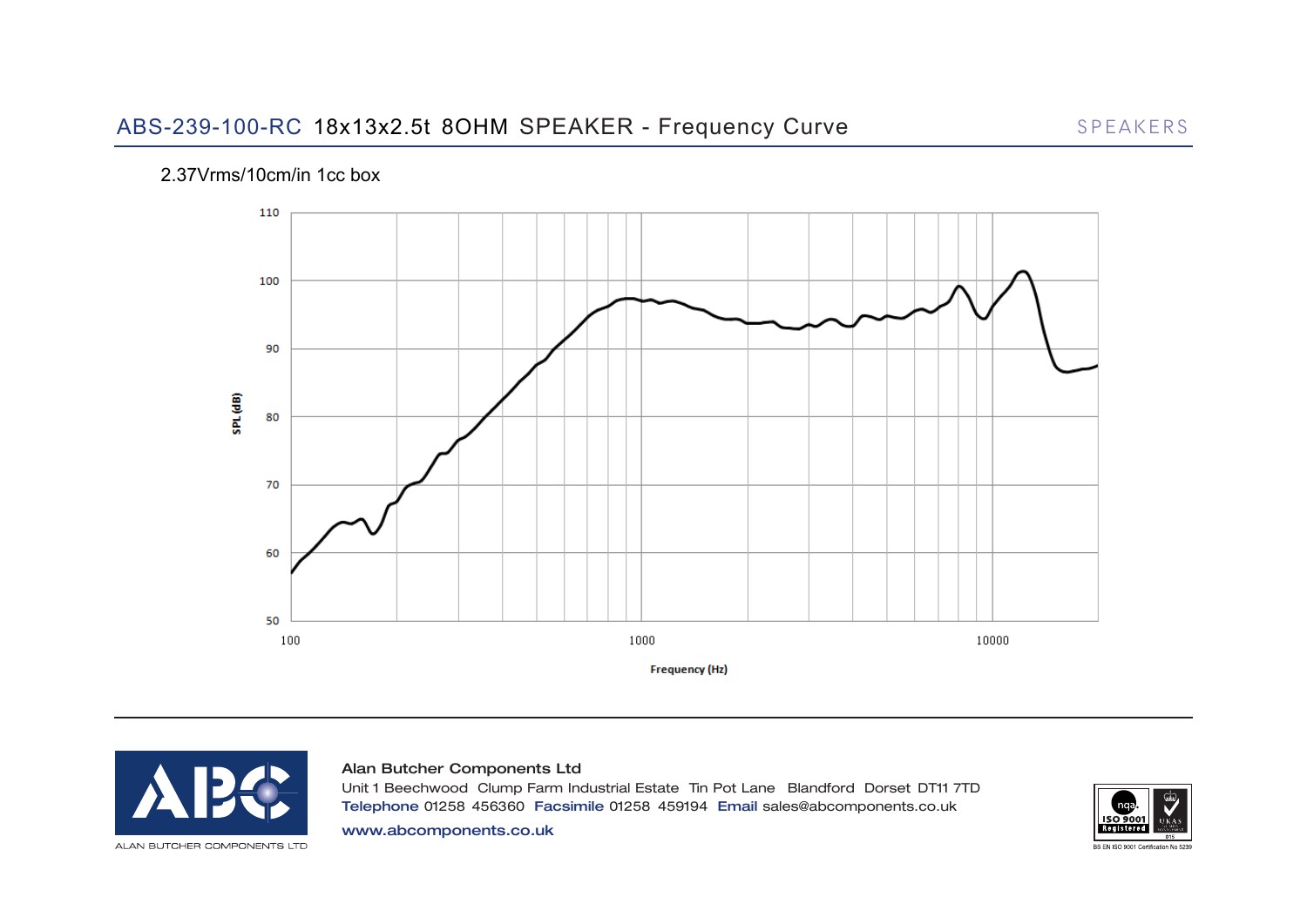## 2.37Vrms/10cm/in 1cc box





## Alan Butcher Components Ltd

Unit 1 Beechwood Clump Farm Industrial Estate Tin Pot Lane Blandford Dorset DT11 7TD Telephone 01258 456360 Facsimile 01258 459194 Email sales@abcomponents.co.uk

www.abcomponents.co.uk